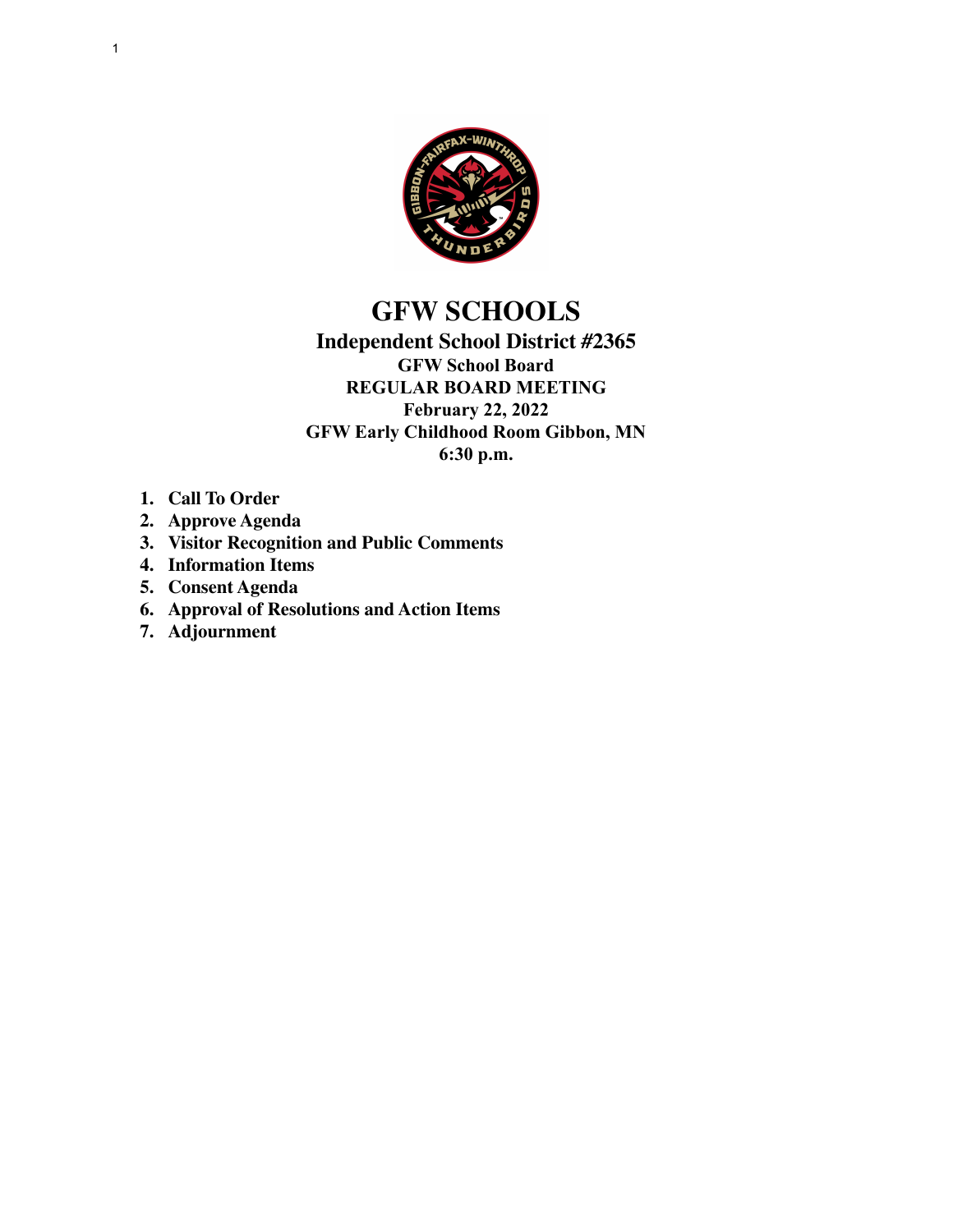

## **GFW SCHOOLS**

## **Independent School District #2365**

## **GFW School Board**

### **REGULAR BOARD MEETING February 22, 2022 GFW Early Childhood Room Gibbon, MN**

**6:30 p.m.**

- **1. Call To Order**
- **2. Approve Agenda (Action Required)**
- **3. Visitor Recognition and Public Comments**

### **4. Information Items**

- a. Superintendent Report
	- i. CTE Workforce Development Advisory Committee
	- ii. SWWC
		- 1. Big 4 Meeting
		- 2. EIR Grant
		- 3. Standards Alignment
		- 4. Curriculum Review Process
	- iii. Community Facilities Survey
- b. MS/HS and Elementary School Principal Reports
- c. Dashir Report
- d. School Board Representative
- e. Board Reports
	- i. MSHSL
	- ii. River Bend District
	- iii. Community Education
	- iv. Early Childhood Family Education
	- v. MSBA Legislative Liaison
	- vi. Sibley County Children's Collaborative
	- vii. Thunderbird Foundation
	- viii. Certified Staff Negotiations
	- ix. Classified and Bus Drivers Negotiations
	- x. Administrative Negotiations
	- xi. Q-Comp
	- xii. Activity Committee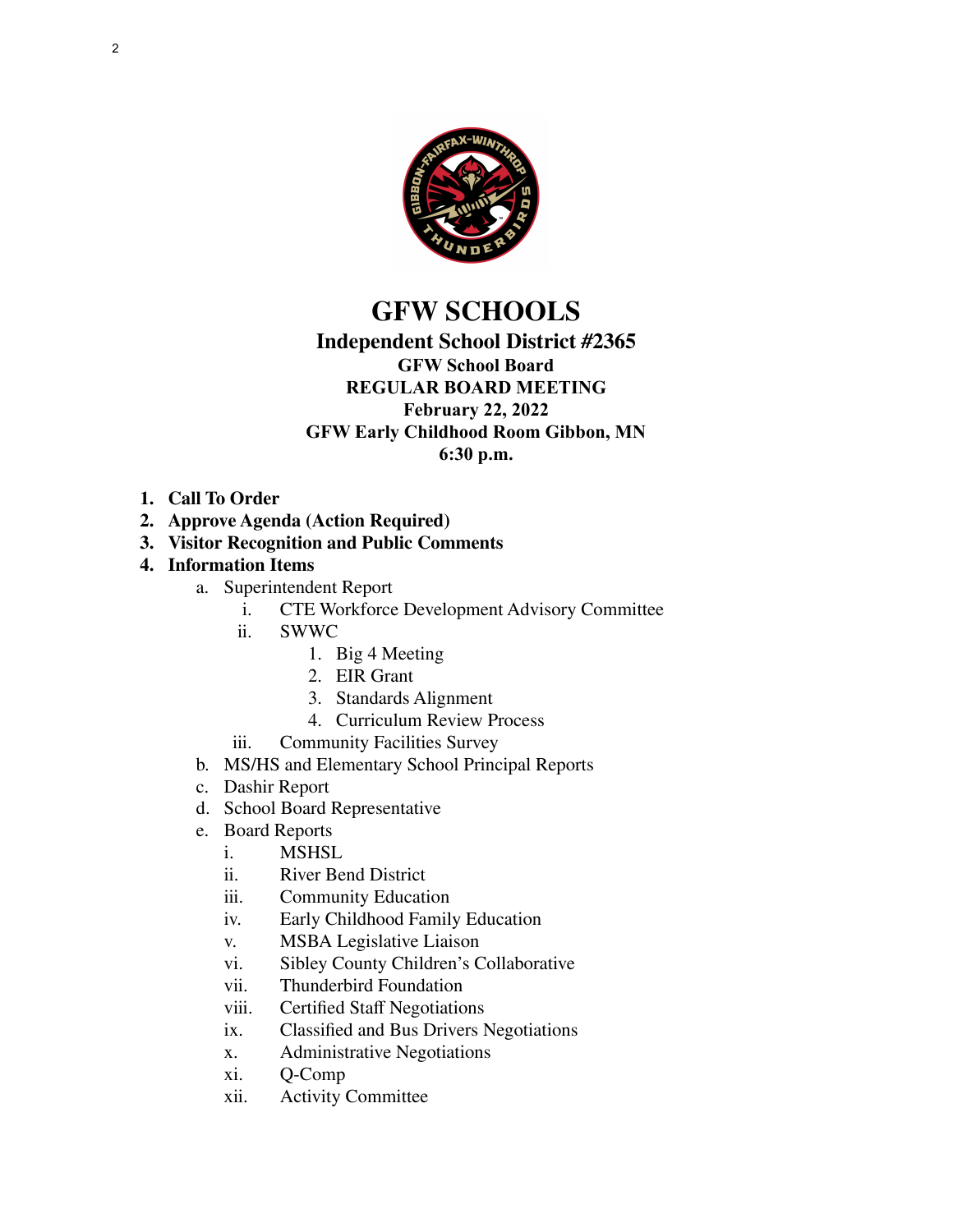- xiii. Facilities Committee
- xiv. Finance Committee
- xv. Personnel Committee
- xvi. Board Development Committee
- f. Business Services
- g. Athletics/Activities

### **5. Consent Agenda (Action Required)**

- a. Approval of Special Board Meeting Minutes, January 18, 2022
- b. Approval of Finance Report (Board Summary, Monthly Budget Report)
- c. Approval of Disbursements (Payment Register)
- d. Approval of Activity Account Review
- e. Approval of Personnel
	- i. Hires
		- 1. Colin Gran, SEL MS/HS, Effective 1/6/2022
		- 2. Staci Wood, SEL MS/HS, Effective 1/6/2022
		- 3. Miranda Kelley, Band Director MS/HS, 1.0 FTE Effective 2/8/2022
		- 4. Ruben Valdez, Interim Transportation Coordinator, Effective 12/14/2021
		- 5. Olivia Zwaschka, Head Softball Coach
		- 6. Ashley Grack, Varsity Asst. Softball Coach
		- 7. Josh Wasmund, JH Softball Coach
		- 8. Frank Hanson, Van Driver, Effective 1/24/2022
	- ii. Resignations
		- 1. Certified
			- a. Scott Robinson Agreement
		- 2. Classified
			- a.
		- 3. Bus Drivers
			- a.
		- 4. Other
			- a. Benji Steiner, Football Coach
			- b. Katie Johnson, Dance Coach
	- iii. Retirements
		- 1. Certified
		- 2. Classified Retirements
		- 3. Bus Retirements
		- 4. Other
	- iv. Leaves
		- 1. Certified Leaves
		- 2. Classified Leaves
		- 3. Administrative Leaves
		- 4. Other Leaves
	- v. Transfers

#### **6. Approval of Resolutions and Action Items**